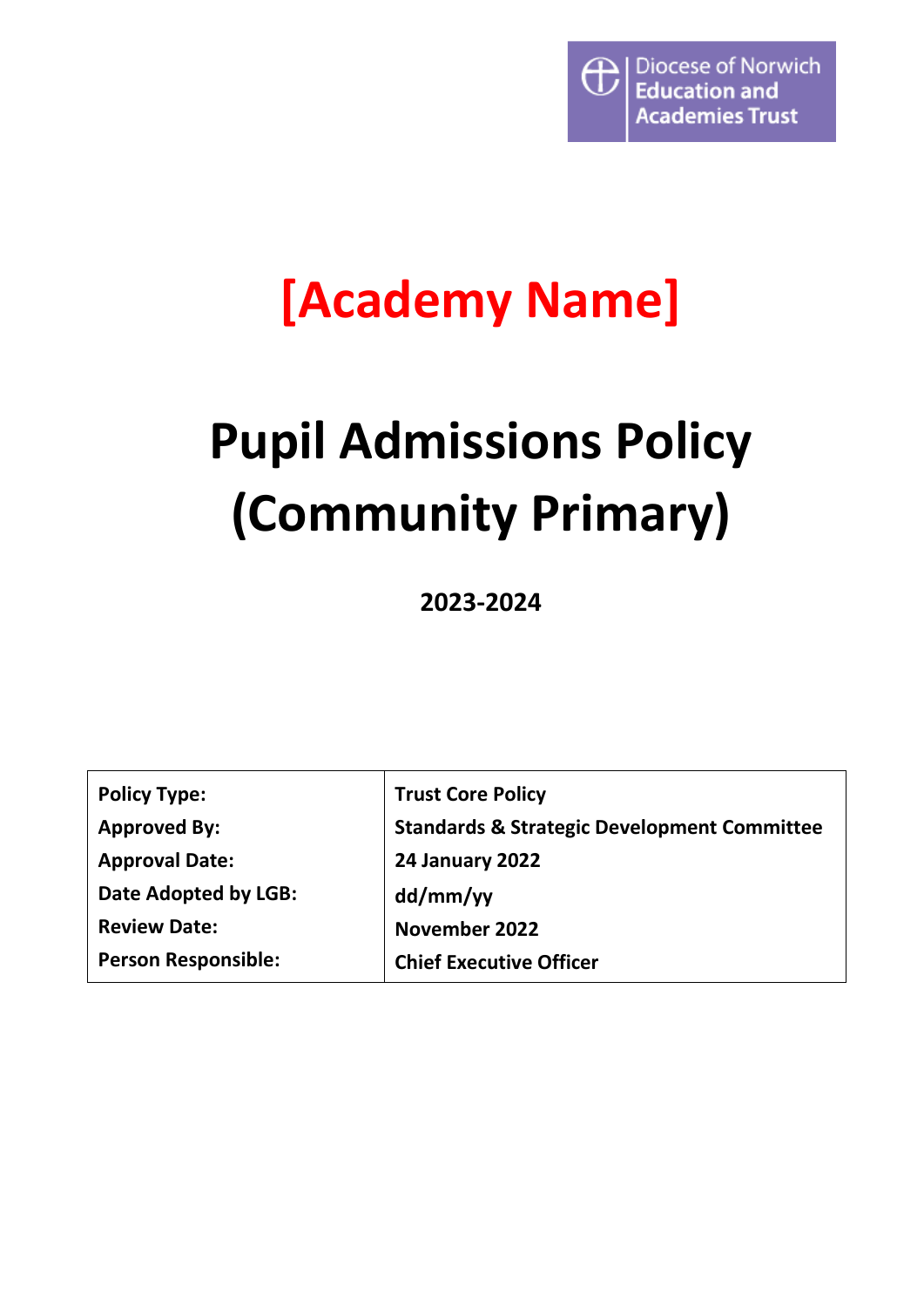### <span id="page-1-0"></span>**Summary of Changes**

| Page<br>Ref. | <b>Section</b> | Amendment                                                                                                                                                                                                                                                    | Date of<br>Change |
|--------------|----------------|--------------------------------------------------------------------------------------------------------------------------------------------------------------------------------------------------------------------------------------------------------------|-------------------|
| All          | All            | Dates moved forward by one year                                                                                                                                                                                                                              | Nov 2021          |
| All          | All            | References to School Admission Code 2014 changed to School<br><b>Admission Code 2021</b>                                                                                                                                                                     | Nov 2021          |
| 5            | 3              | Addition of 'Reception Year to clarify that PAN only applies to<br>the relevant age group (School Admissions Code 2021)                                                                                                                                      | Sept 2021         |
| 6            | 6              | Wording amended for item 1 of oversubscription criteria - now<br>includes children who appear to the Admissions Authority to<br>have been in state care outside of England but ceased to be so<br>as a result of being adopted (School Admissions Code 2021) | Sept 2021         |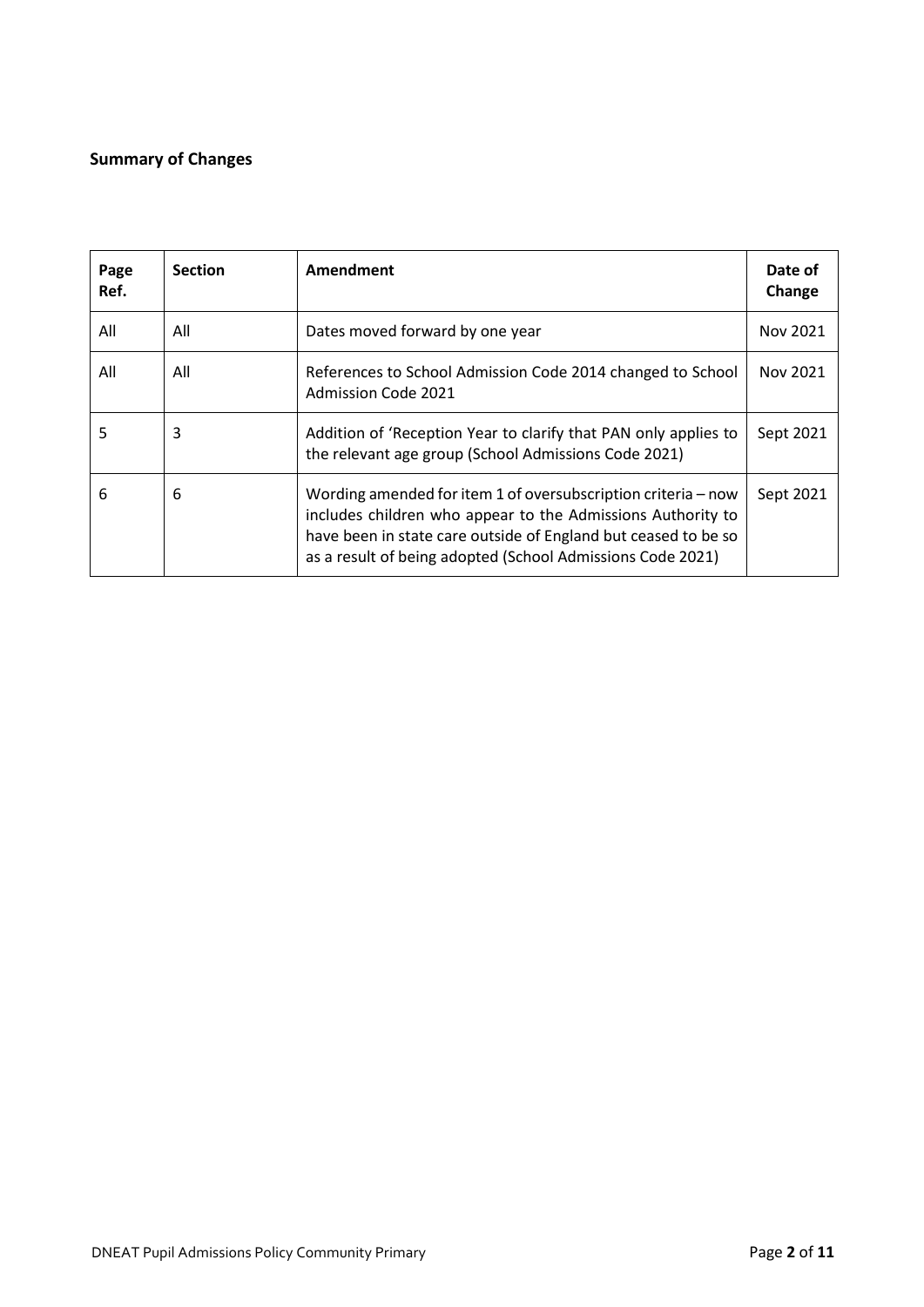## **Contents**

| 5. How parents can apply for their child to be admitted to the Reception Class of our |  |
|---------------------------------------------------------------------------------------|--|
|                                                                                       |  |
|                                                                                       |  |
|                                                                                       |  |
|                                                                                       |  |
|                                                                                       |  |
|                                                                                       |  |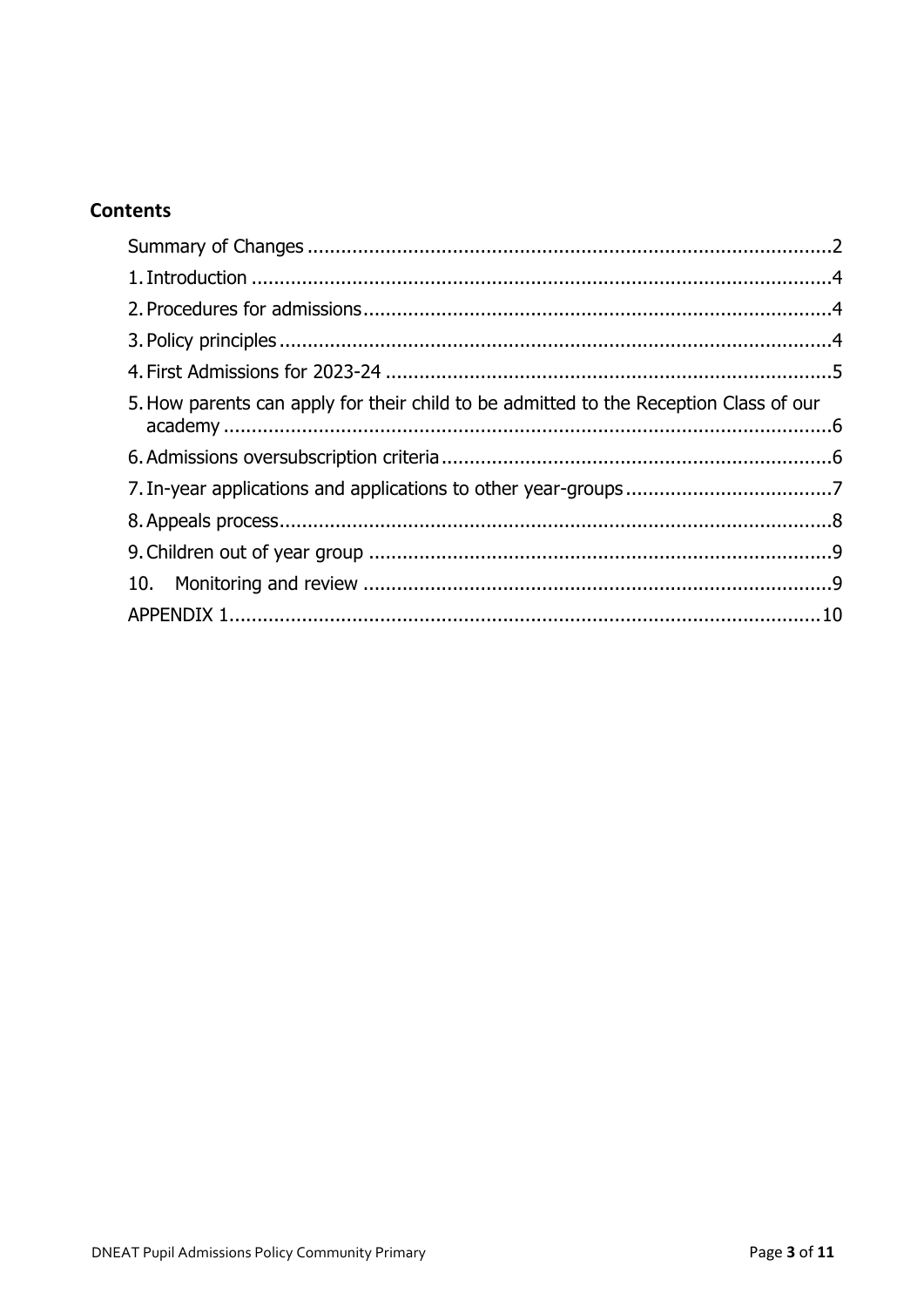#### <span id="page-3-0"></span>**1. Introduction**

The Diocese of Norwich Education and Academies Trust (the "Trust") is accountable for all policies across its Academies. All policies, whether relating to an individual academy or the whole Trust, will be written and implemented in line with our ethos and values as articulated in our prospectus. We are committed to the provision of high quality education in the context of the Christian values of responsibility, respect and dignity where individuals are valued, aspirations are high, hope is nurtured and talents released.

[insert academy name] Community Primary Academy is an academy within the Diocese of Norwich Education and Academies Trust. The Trust is the Admissions Authority for the academy and is committed to considering all applications fairly and equally. In line with the Trust's Scheme of Delegation the Local Governing Body (LGB) is responsible for consultation, application decisions and for administering any appeals. All admissions are made through the process coordinated by the relevant Local Authority.

This Admissions Policy is subject to a statutory public consultation and conforms to the 2021 Schools Admissions Code and the Schools Standards and Framework Act 1998, as revised by the Education Act of 2002. The policy should be read in conjunction with admissions documentation provided by your home Local Authority. The Trustees of DNEAT and Local Governors have made every effort to ensure that these arrangements comply with the School Admissions Code 2021 and all relevant legislation.

This policy references guidance from both Norfolk and Suffolk County Councils as these will be the appropriate Local Authorities for the vast majority of parents [see Appendix 1 for definition of parent] applying for places in academies within the Diocese of Norwich's boundaries which extend beyond the county of Norfolk and include parts of Suffolk.

#### <span id="page-3-1"></span>**2. Procedures for admissions**

Admissions to all DNEAT academies are made through the process led by Norfolk (or Suffolk) County Council's admission team (see section 5 below for web links to the guidance). This policy gives you details of how to apply for admission to *[insert academy* name] academy as well as the admission principles followed by the academy as set out by DNEAT. The procedures relating to each type of admission are set out in the relevant section.

#### <span id="page-3-2"></span>**3. Policy principles**

We seek to be an inclusive academy, welcoming children from all backgrounds and of all abilities and this admissions policy reflects this. A child's level of achievement or specific needs are not a barrier to admission to the academy.

Once a place has been offered we will seek to discuss children and their individual needs with parents before they are admitted to the academy and seek to make any reasonable adjustments to accommodate all children.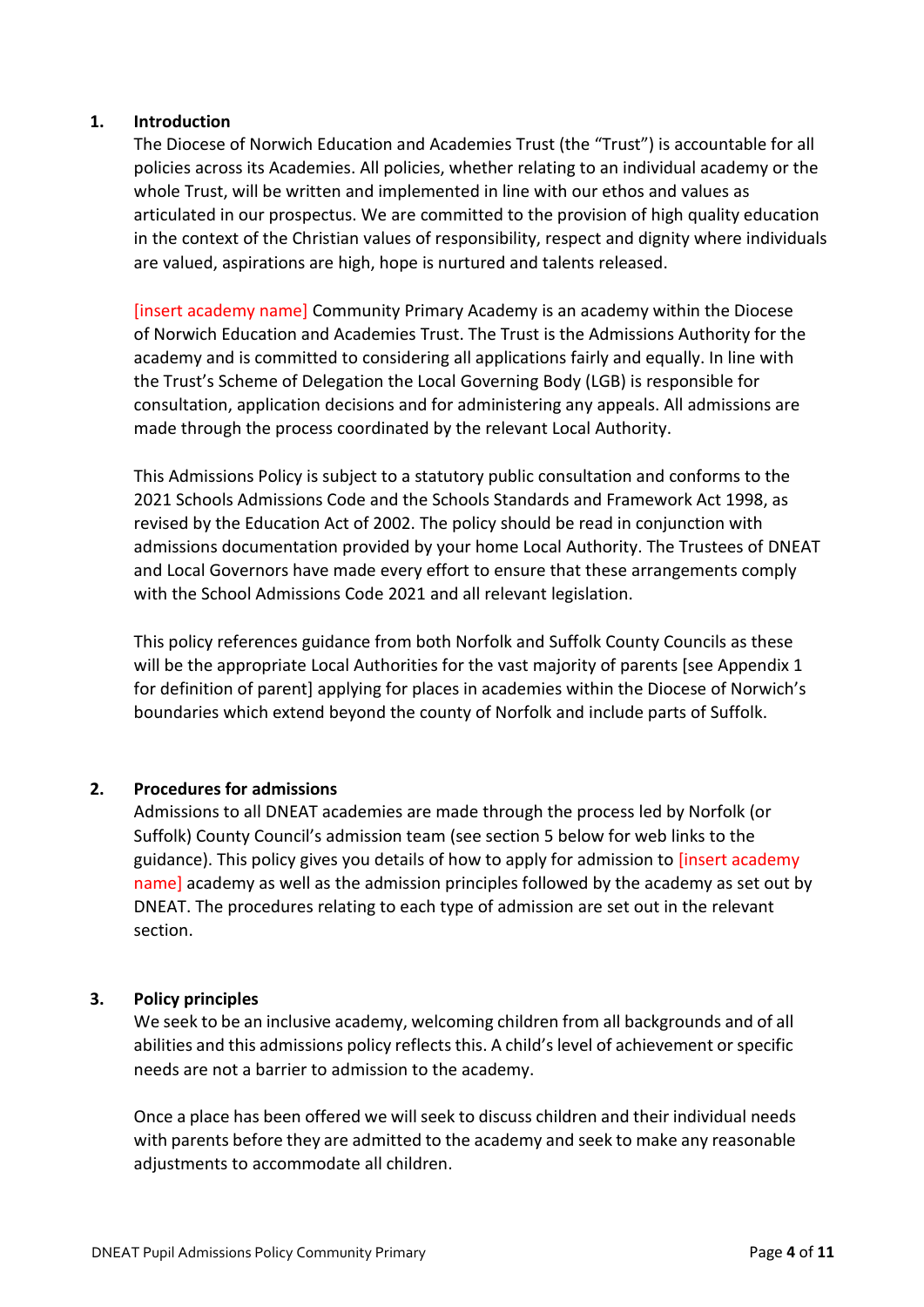We seek to follow all relevant legislation regarding admissions, including in the setting and application of our over-subscription criteria (see section 6).

We believe that ideally each child should be admitted to the school of their parents' choice. However, the school buildings cannot accommodate an unlimited number of children and excessive class sizes are detrimental to the education of the children in the class. The Published Admissions Number for the **Reception Year** in this school is [insert PAN]. The academy will not usually admit children in to classes if their admission would cause the class size to increase above legal or practical limits, or the Published Admissions Number to be breached.

#### <span id="page-4-0"></span>**4. First Admissions for 2023-24**

Children enter school at the start of the school year in which they become five, so children born between 1 September 2018 and 31 August 2019 will begin school in September 2023. A fulltime place will be offered from September for all children as detailed in the admission authorities code (Paragraph 2.17)

#### *Deferment*

Where parents are offered a place for their child in the Reception Year, the law allows them to either to take up the offer full-time in September, or ask to take up the offer parttime or defer entry. If a parent wishes to defer entry to later in the year the place will be held open until the child starts school. However, parents must take up the full-time place no later than the beginning of the term after the child's fifth birthday and must in any case take up the place before the end of the school year for which the original application was accepted.

Parents are responsible for contacting the Headteacher to discuss deferring the place.

It is expected that children will be admitted only at the beginning of term unless there are exceptional circumstances*.*

For children born between 01 April and 31 August 2019 ('summer born children'), admission may only be deferred until April 2024. Parents with children born between these dates would not be breaking the law by not admitting them to school until September 2024, but schools may not keep places open for the whole of the reception year until September 2024. Such parents would need to re-apply for a place from September 2023.

For summer born children parents have the right to request consideration for their child to be admitted to reception class in September 2024. Admission authorities will consider requests to defer admission in accordance with Admissions Code (para 2.17 and 2.18).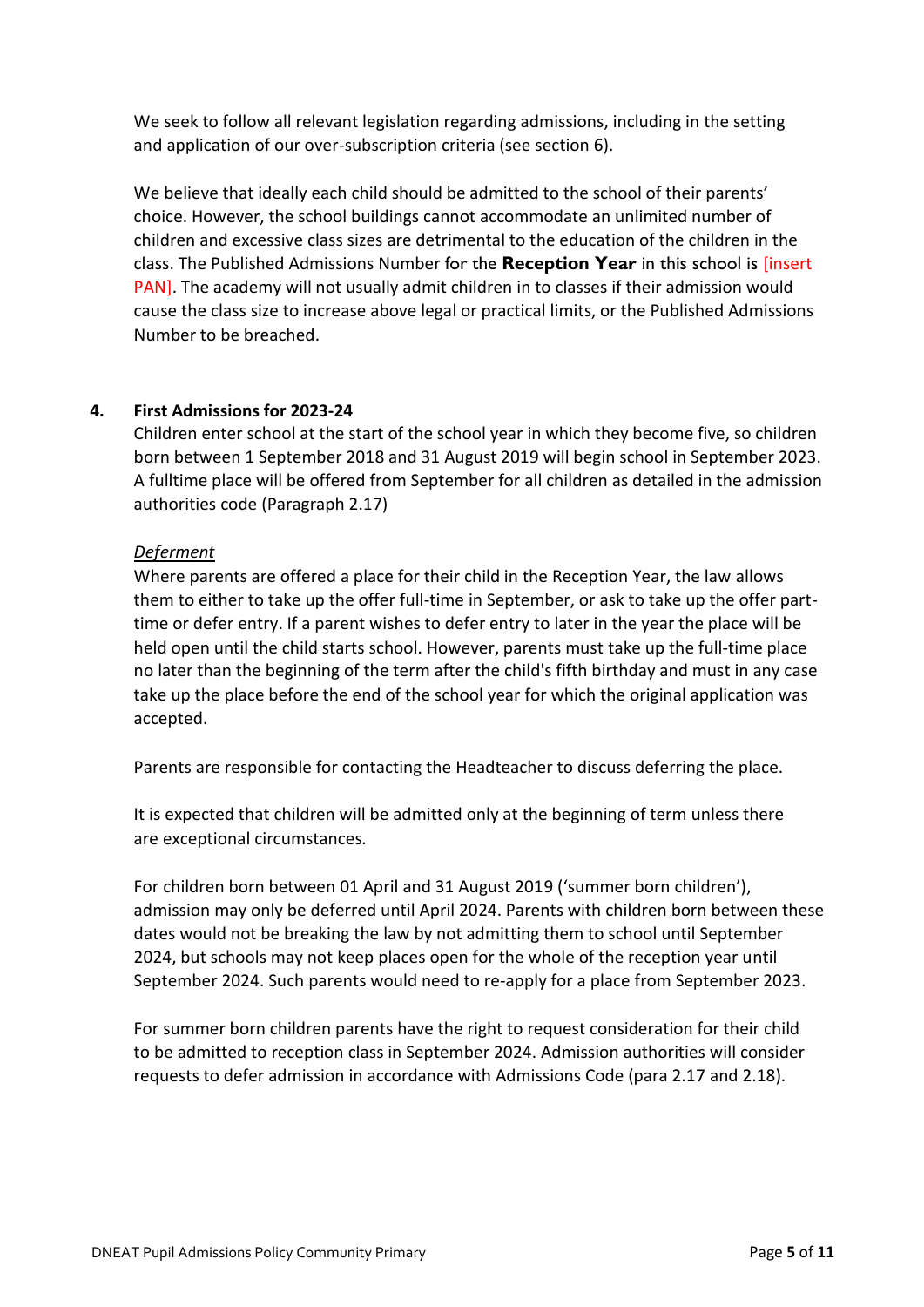<span id="page-5-0"></span>**5. How parents can apply for their child to be admitted to the Reception Class of our academy** Parents can apply online or by using a paper-based application form.

Completed paper application forms should be returned to The Admissions Team, Norfolk County Council's Children's Services, County Hall, Martineau Lane, Norwich, NR1 2DH (for Suffolk residents it is Endeavour House, 8 Russell Road, Ipswich IP1 2BX)

Parents can apply online, and find further information, at: Norfolk – <https://www.norfolk.gov.uk/admissions> Suffolk - <https://www.suffolk.gov.uk/admissions>

Applications for Reception Class admission September 2023 to August 2024 (i.e. for children born 1st September 2018 to 31st August 2019) must be received by Norfolk or Suffolk County Councils by 15th January 2023. Second and late applications will be considered according to criteria and dates set out on Norfolk and Suffolk County Councils' admission's web page (follow previous link).

Applications are processed by Norfolk County Council or Suffolk County Council on behalf of DNEAT and decision letters are sent to all applicants on 16th April 2023 (or next working day).

#### <span id="page-5-1"></span>**6. Admissions oversubscription criteria**

In the case of oversubscription to this academy DNEAT have delegated the application of oversubscription criteria to the Local Governing Body.

A child who has an Education Health and Care Plan (or statement of special educational need) naming the academy is required to be admitted.

If there are more children who wish to enter school than there are places, then the following oversubscription criteria will apply in order of priority:

- 1. Looked after children (children in care) and all previously looked after children, including those children who appear (to the admission authority) to have been in state care outside of England and ceased to be in state care as a result of being adopted. Previously looked after children are children who were looked after but ceased to be so because they were adopted (or became subject to a child arrangements order or special guardianship order
- 2. Siblings of children already at the school living in the catchment area [for the definition of sibling and catchment area refer to items 2 and 3 in the definitions section of the Appendix 1].
- 3. Residence within the catchment area of the school [for explanation of resident refer to item 2 in the clarifications section of Appendix 1. For explanation of catchment area refer to item 3 in the definitions section of Appendix 1].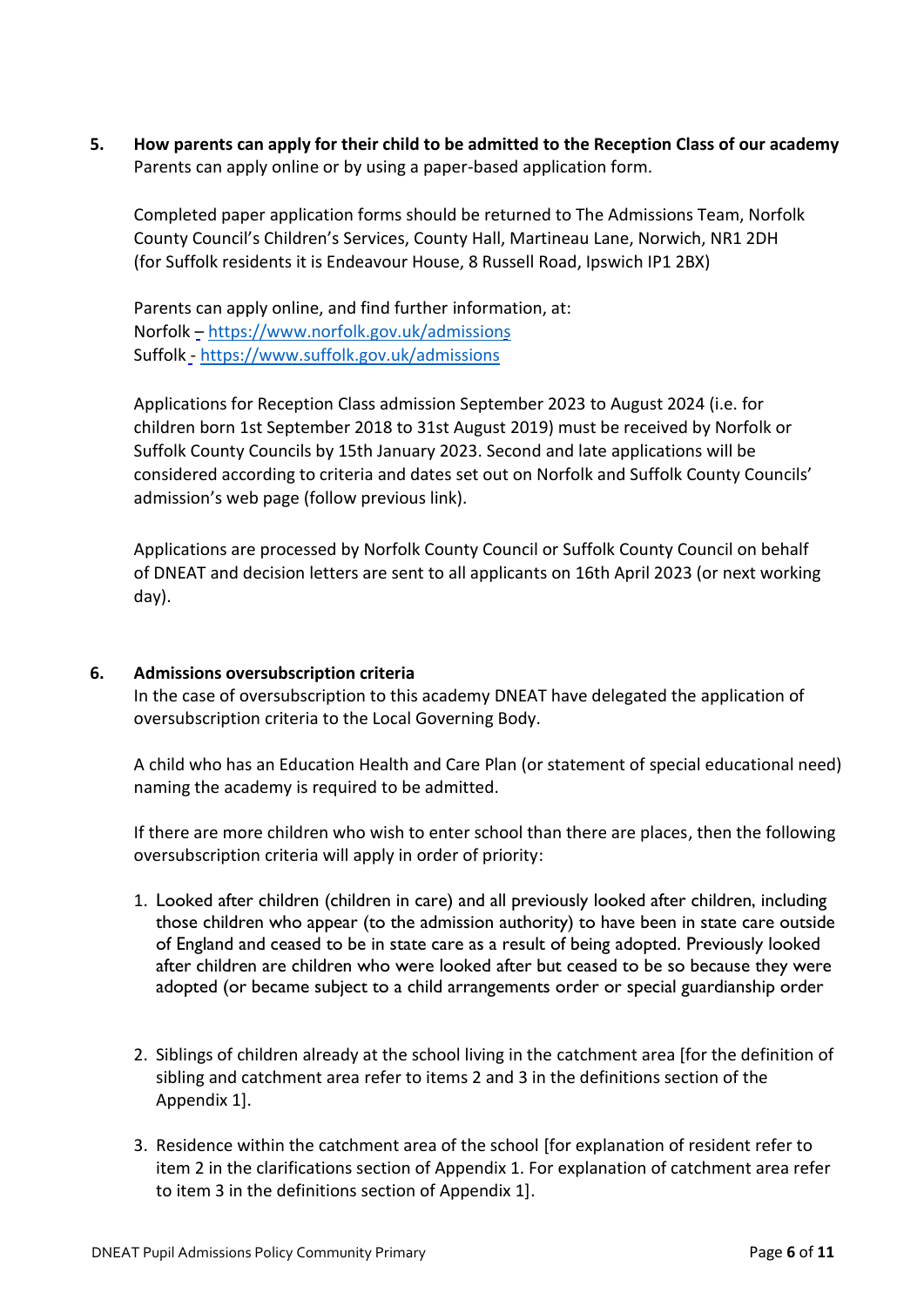- 4. Siblings of children already at the school living out of catchment [for definition of sibling and catchment area refer to items 2 and 3 in definitions section of Appendix 1].
- 5. Children of staff where:
	- a. A member of staff has been employed at the school for two or more years at the time at which the application for admission to the school is made and/or;
	- b. The member of staff is recruited to fill a vacant post where there is a demonstrable skill shortage.
- 6. Children who are due to transfer and live outside the area served by the school who attend a school within DNEAT at the opening date of the admissions round.
- 7. Resident out of the catchment area of the school [for explanation of resident and catchment area refer to items 2 and 3 in the clarifications section of Appendix 1].

In the event of the having to use a tie-breaker to distinguish between two or more applications of equal strength, the child living the **shortest distance** from home to school in a straight line as the crow flies route should have priority [for explanation of shortest distance refer to item 4 in the clarifications section of Appendix 1].

If the Local Governing Body's decision is not to grant a place for your child, you have the right to appeal against its decision. You will be sent information on how to appeal.

All unsuccessful applicants are placed on a waiting list that is maintained in the rank order of the oversubscription criteria (taking into account the distance tie-breaker if appropriate). This does mean that the position of applicants on the list could change during the lifetime of the waiting list. If, at any time, the number of pupils to be admitted falls below the PAN then the available place(s) will be offered to the applicant(s) at the top of the waiting list. This waiting list ceases to be valid on 31 December 2023.

#### <span id="page-6-0"></span>**7. In-year applications and applications to other year-groups**

The Governors follow the accepted procedures agreed with Norfolk County Council/Suffolk County Council in considering applicants at all other times of the year. The PAN of [insert PAN] per year group, as well as the upper limit on class sizes, is maintained (as far as possible) throughout the school. Governors apply the oversubscription criteria where necessary. No waiting lists are maintained for year groups other than the Reception year.

The following process for in-year application applies:

- i. Applications are not normally considered more than one term ahead of the date the place is required and only one application per school year is allowed. For full details of the process please refer to the relevant Local Authority's website.
- ii. Parents wishing to transfer their children from one school to another where there is no change of address should, in the first instance, discuss the matter with the Headteacher of their current school before applying for another school or academy. (see also item 8 below)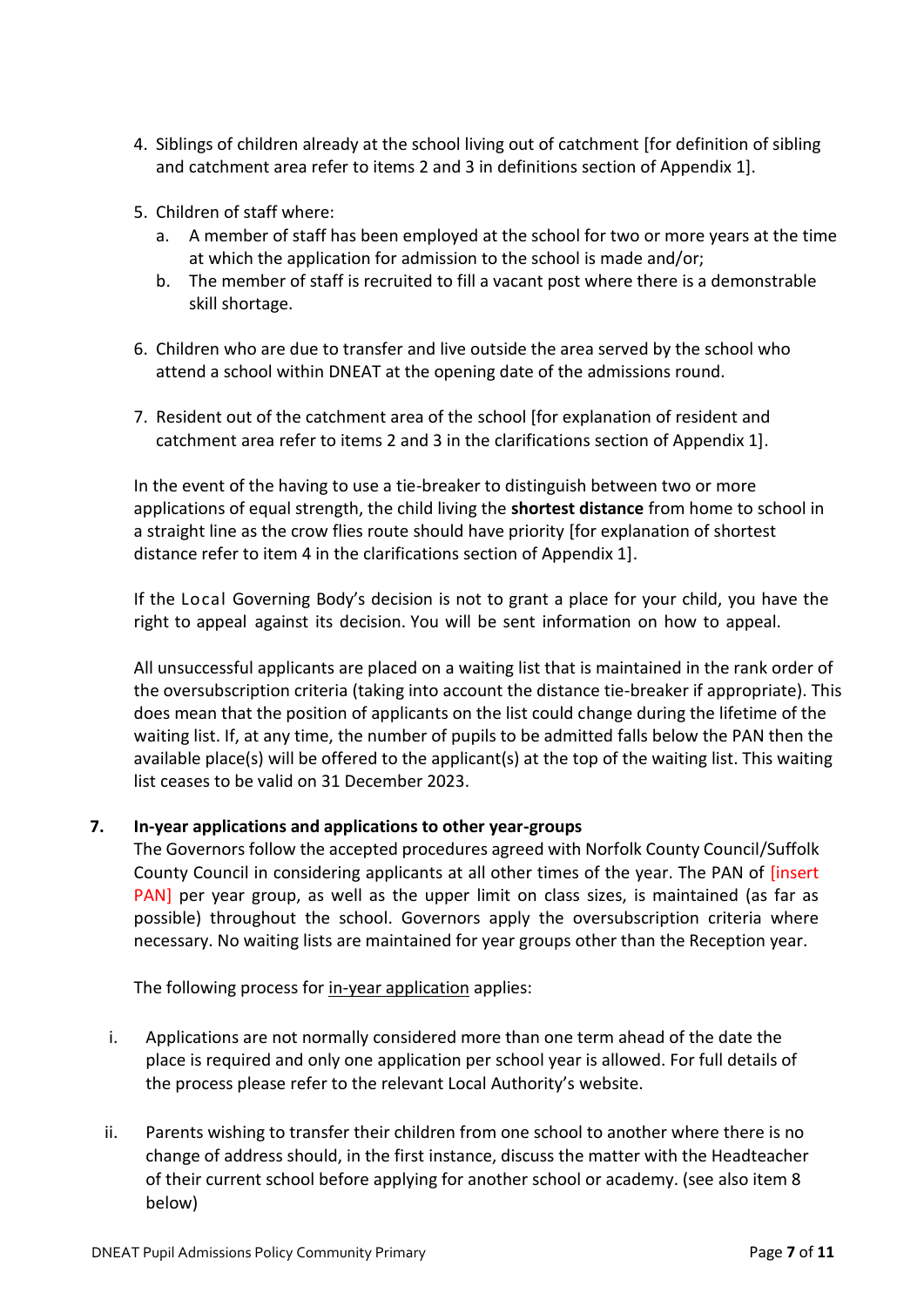- iii. Parents who wish to make an in-year application for a place at a Norfolk academy should contact Norfolk County Council who will consult with the Academy and offer the place if one is available. For any Suffolk academy the Local Governing Body should be contacted – Suffolk County Council do not administer in-year admissions.
- iv. When a place becomes available in a year group that has been full at this academy, any applicant refused a place for that school year in the last 15 school days and any applicant for whom an appeal has been lodged and is still to be heard, will be considered alongside any new applications. The place will be offered to the pupil ranked highest in accordance with the oversubscription criteria. The Academy is responsible for recording recent applications within the 15 school day period and managing this part of the process.
- v. All applications will be processed by Norfolk County Council (or by DNEAT's Suffolk academies) within 15 school-days and the decision communicated by writing.
- vi. If the number of applications exceeds the number of places available the Local Governing Body will use the published oversubscription criteria (see earlier in policy) to determine the offer of places. Any unsuccessful applicant has the right to appeal the decision to an independent panel and details of how to do this will be included in the decision letter.
- vii. When an offer of a place is made and the child already has a place in a local mainstream school, Norfolk County Council will offer the place from the start of the following term. The child will remain on roll at the previous school until they take up the place at this academy.

#### <span id="page-7-0"></span>**8. Appeals process**

If the decision is not to grant a place for your child, you have the right to appeal against this decision. You will be sent information on how to appeal. Annual Admission round appeals must be heard within 40 school days. In-year appeals must be heard within 30 school days. There is no deadline for the submission of appeals which are independently administered by the Local Governing Body.

Unsuccessful applicants and appellants who are still unable to secure a place at this academy may only submit a fresh application if there has been a significant change in the circumstances of the parent, child or school, for example a house move.

If there is no significant change in circumstances, you can make another application for the following academic year but this will not normally be considered more than one term ahead of the date when you want your child to start at the school.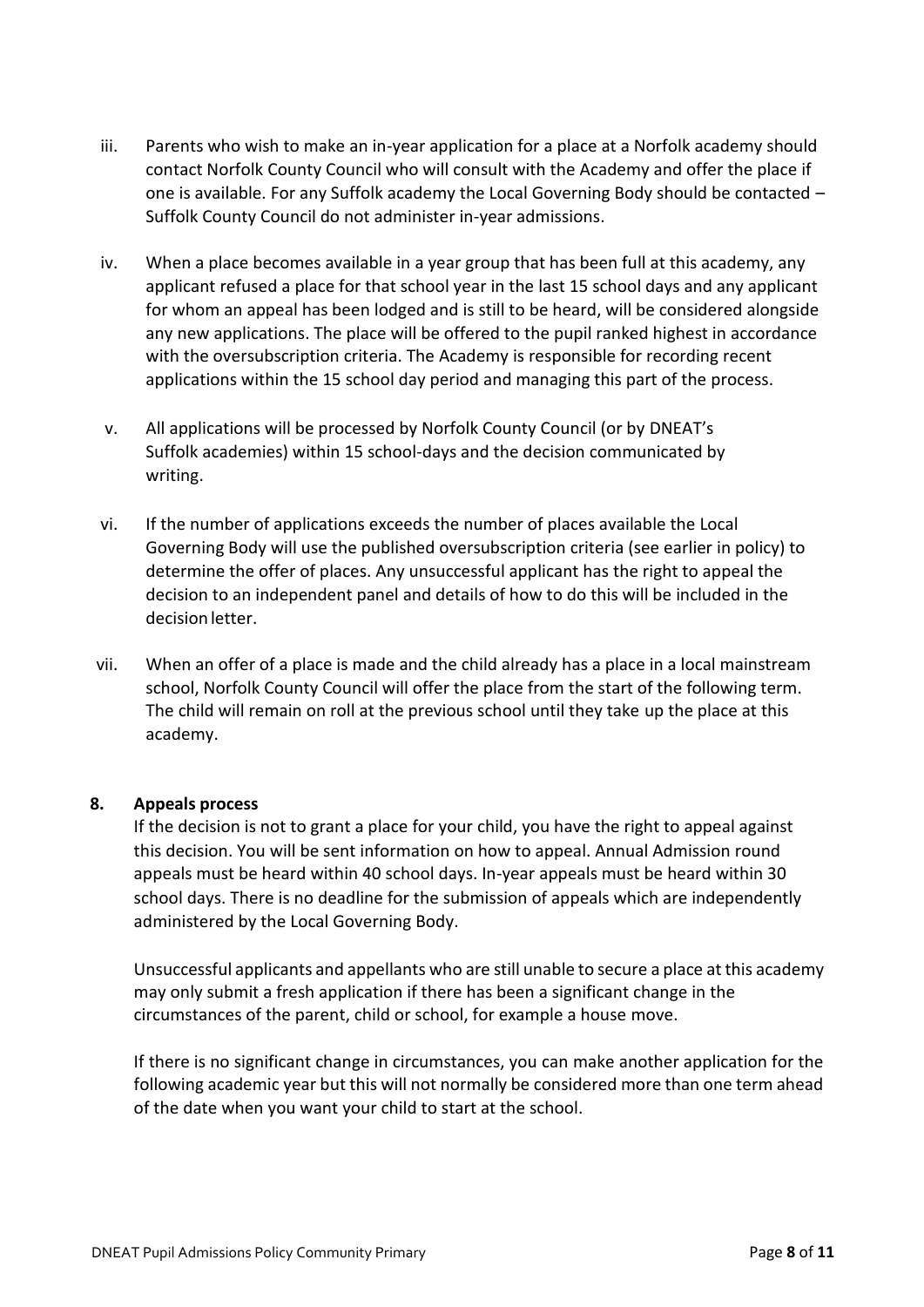#### <span id="page-8-0"></span>**9. Children out of year group**

It is expected that children will normally be educated within their chronological year group. However, the Local Governing Body, on behalf of DNEAT, will make decisions on the basis of the circumstances of each case and in the best interests of the child concerned in line with the School Admissions Code (September 2021). A request for admission out of year group can only be considered where the school has places available.

The admissions authority, DNEAT, has delegated authority for this type of admission to this academy's Local Governing Body. You can make a request to the Local Governing Body in writing. This will need to include, where relevant, any supporting evidence. The Local Governing Body will make a decision on the request, taking into account the views of the Headteacher.

The academy will write to you with the outcome including the reasons for the decision. If the request is refused, you should be given the details of how to complain to the school.

#### <span id="page-8-1"></span>**10. Monitoring and review**

This policy will be reviewed by DNEAT and adopted by Local Governing Bodies annually but, in accordance with the 2021 School Admissions Code, will only be subject to public consultation every seven years unless changes are proposed (other than the correction of closing dates and definitions of school years). That consultation will last for a minimum of 6 weeks and will take place between 1  $^{\text{st}}$  October and the 3 1  $^{\text{st}}$  January of the year before the arrangements are to apply apply (e.g. for a policy to apply to applications in 2023 – for admission in September 2023 onwards consultation must be completed by 31  $\mathrm{^{s}t}$  January 2022). This consultation allows for Parents, other Schools and Academies, the Diocese, Local Authority and the local community to raise any concerns about the proposed admission arrangements.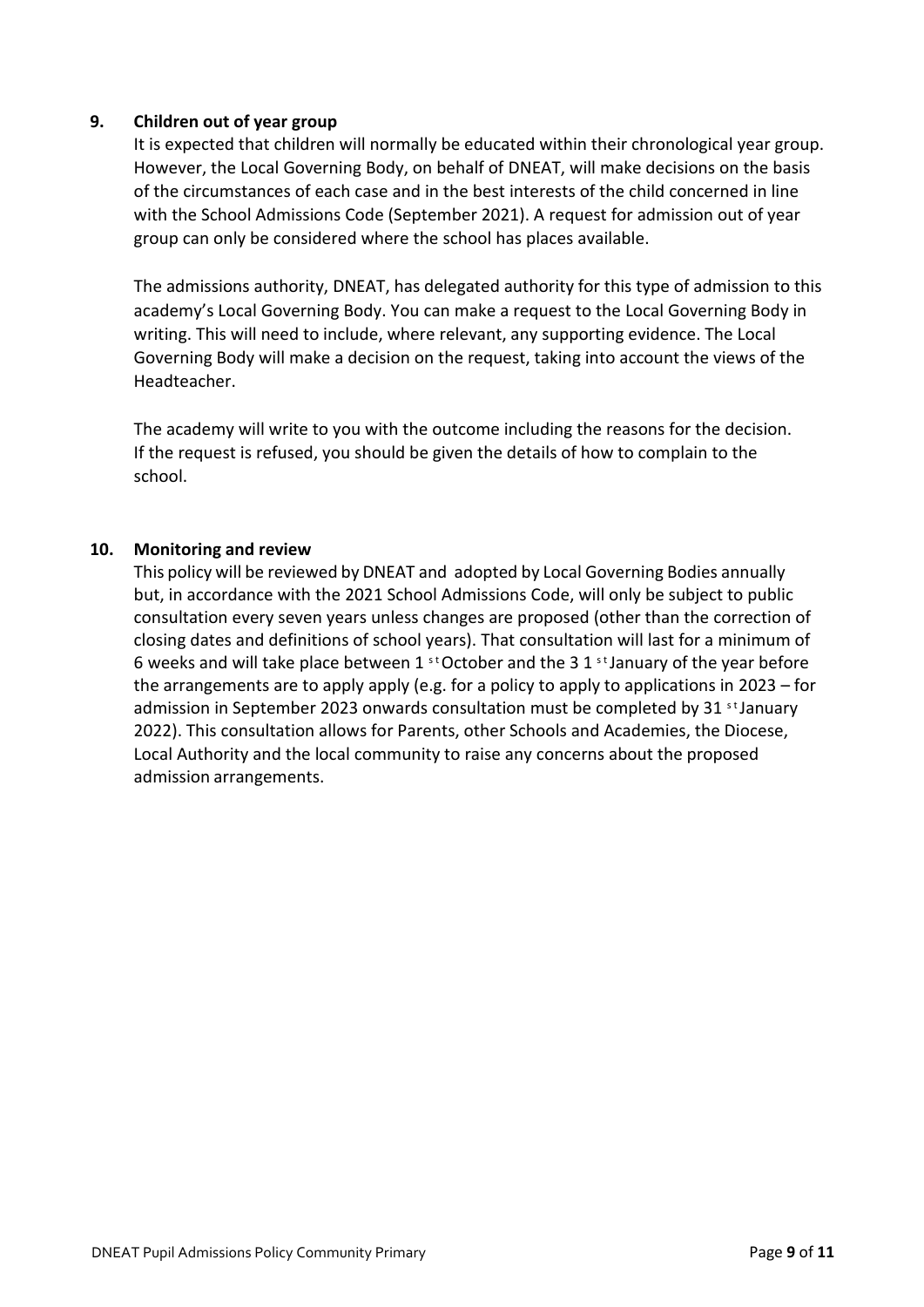#### <span id="page-9-0"></span>**APPENDIX 1**

#### **Definitions:**

- 1. Parent is defined as all people with parental responsibility for the child, including legal guardians
- 2. Sibling: Where the child has a sibling in the school or a sibling has already been offered a place at the school, and where the sibling will still be attending the school at the time of admission but not in the sixth form. The term 'sibling' includes: natural, half, step, and adopted brothers and sisters; a child of the partner of the parent/carer; and children who are fostered into the family. In all these cases, the child and their sibling will both be living at the same address (that is where the child is ordinarily resident) in a single family unit. This means that children from different family units, where those separate families are living together at the same address, are not considered siblings under this criterion.
- 3. Catchment area: All DNEAT's academies prioritise children living in the local area and within the Admissions Policy this is described as the school catchment area. Detailed information regarding catchment areas is available at www.wherellive.norfolk.gov.uk or [www.suffolk.gov.uk/admissions.](http://www.suffolk.gov.uk/admissions)

#### **Clarifications:**

- **1.** The applicant for admission must be the parent or legal guardian of the child for whom admission is sought.
- **2.** Ordinarily resident: By ordinarily resident we mean the place where your child usually lives. We consider this to be where they sleep overnight. We may need proof of this address. If you use another address to give the impression that your child lives at a different address to where they are ordinarily resident, such as a second home or a grandparent's address, so that you have a higher priority for a place at that school; we consider this to be a fraudulent application. Where a child lives at two or more addresses, each for part of the week, the address at which the child is ordinarily resident will be considered to be the address that the child lives at for most of the week (excluding weekends and school holidays). Separate evidence in writing from each parent must be provided to confirm the child's living arrangements at the time of application.

In cases where the child spends an equal proportion of the school week at two or more different addresses, evidence of which is to be considered the main contact address will be required to support the application. Agreement in writing by the parents will be required to state which address is to be used as the ordinarily resident address. This address will then be used when processing all school preferences expressed. It is not acceptable to use one address for one school preference and another address for another school preference.

If we are aware of a parental dispute affecting the application, we may not be able to deal with the application and you may need to seek independent legal advice in order to resolve the matter.